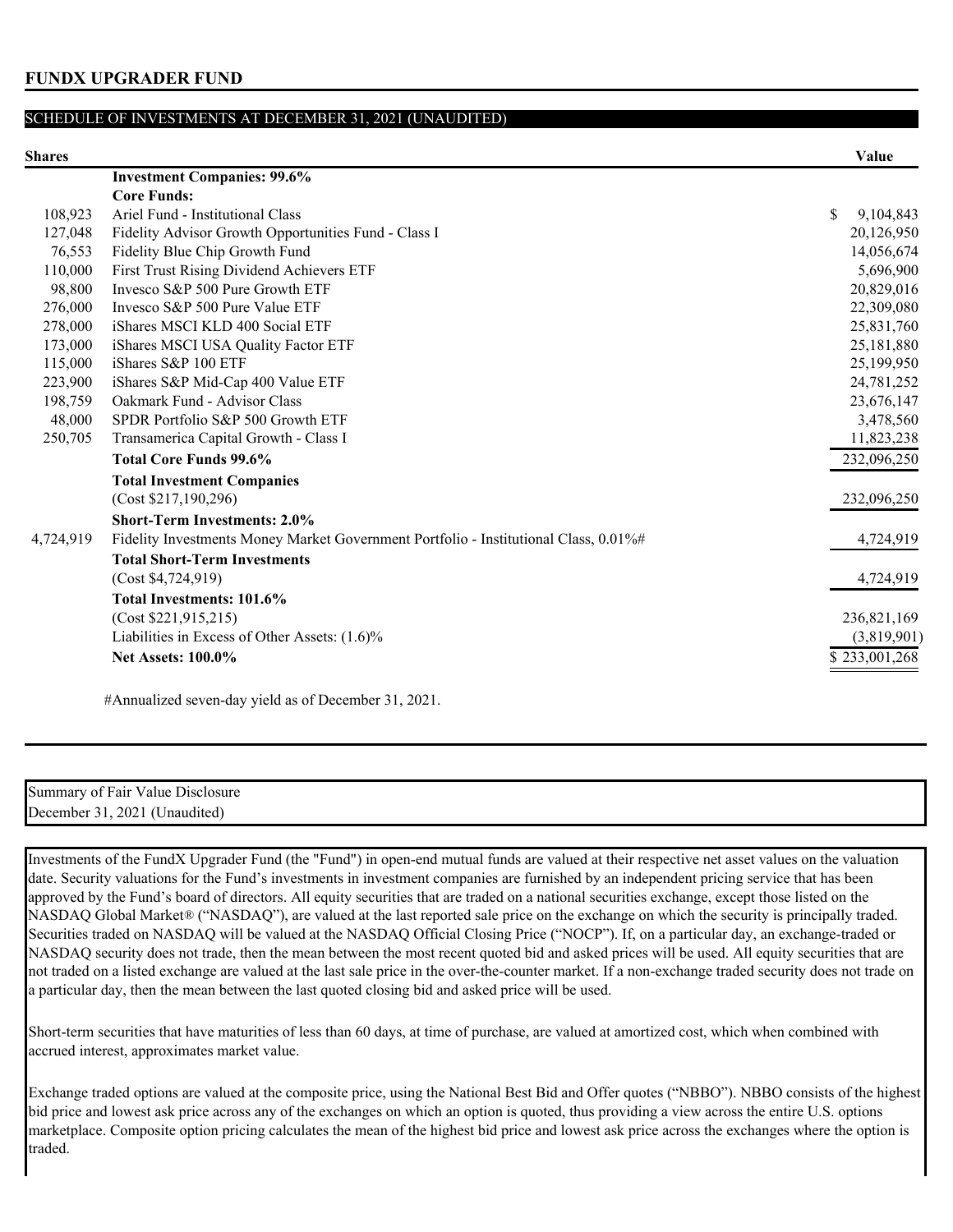Investments of the FundX Upgrader Fund (the "Fund") in open-end mutual funds are valued at their respective net asset values on the valuation date. Security valuations for the Fund's investments in investment companies are furnished by an independent pricing service that has been approved by the Fund's board of directors. All equity securities that are traded on a national securities exchange, except those listed on the NASDAQ Global Market® ("NASDAQ"), are valued at the last reported sale price on the exchange on which the security is principally traded. Securities traded on NASDAQ will be valued at the NASDAQ Official Closing Price ("NOCP"). If, on a particular day, an exchange-traded or NASDAQ security does not trade, then the mean between the most recent quoted bid and asked prices will be used. All equity securities that are not traded on a listed exchange are valued at the last sale price in the over-the-counter market. If a non-exchange traded security does not trade on a particular day, then the mean between the last quoted closing bid and asked price will be used.

Short-term securities that have maturities of less than 60 days, at time of purchase, are valued at amortized cost, which when combined with accrued interest, approximates market value.

Exchange traded options are valued at the composite price, using the National Best Bid and Offer quotes ("NBBO"). NBBO consists of the highest bid price and lowest ask price across any of the exchanges on which an option is quoted, thus providing a view across the entire U.S. options marketplace. Composite option pricing calculates the mean of the highest bid price and lowest ask price across the exchanges where the option is traded.

Securities for which quotations are not readily available are valued at their respective fair values as determined in good faith or under the direction of the Board of Trustees. When a security is "fair valued," consideration is given to the facts and circumstances relevant to the particular situation, including a review of various factors set forth in the pricing procedures adopted by the Fund's Board of Trustees. Fair value pricing is an inherently subjective process, and no single standard exists for determining fair value. Different funds could reasonably arrive at different values for the same security. The use of fair value pricing by the fund may cause the net asset value of its shares to differ significantly from the net asset value that would be calculated without regard to such considerations. As of December 31, 2021, the Fund did not hold fair valued securities.

The Fund may utilize various methods to measure the fair value of some of its investments. U.S. GAAP establishes a hierarchy that prioritizes inputs to valuations methods. The three levels of inputs are:

Level 1 – Unadjusted quoted prices in active markets for identical assets or liabilities that the Fund has the ability to access. Level 2 – Observable inputs other than quoted prices included in Level 1 that are observable for the asset or liability, either directly or indirectly. These inputs may include quoted prices for the identical instrument on an inactive market, prices for similar instruments, interest rates, prepayment speeds, credit risk, yield curves, default rates and similar data.

Level 3 – Unobservable inputs for the asset or liability, to the extent relevant observable inputs are not available; representing the Fund's own assumptions about the assumptions a market participant would use in valuing the asset or liability, and would be based on the best information available.

The availability of observable inputs can vary from security to security and is affected by a wide variety of factors, including, for example, the type of security whether the security is new and not yet established in the marketplace, the liquidity of markets, and other characteristics particular to the security. To the extent that valuation is based on models or inputs that are less observable or unobservable in the market, the determination of fair value requires more judgment. Accordingly, the degree of judgment exercised in determining fair value is greatest for instruments categorized in Level 3.

The inputs used to measure fair value may fall into different levels of the fair value hierarchy. In such cases, for disclosure purposes, the level in the fair value hierarchy within which the fair value measurement falls in its entirety, is determined based on the lowest level input that is significant to the fair value measurement in its entirety.

| <b>FundX Upgrader Fund</b>             | Level 1       | Level 2 |        | Level 3 | <b>Total</b>       |
|----------------------------------------|---------------|---------|--------|---------|--------------------|
| Investment Companies                   | \$232,096,250 |         | $\sim$ |         | $-$ \$ 232,096,250 |
| Short-Term Investments                 | 4.724.919     |         |        |         | 4.724.919          |
| <b>Total Investments in Securities</b> | \$236,821,169 |         | $\sim$ |         | $-$ \$ 236,821,169 |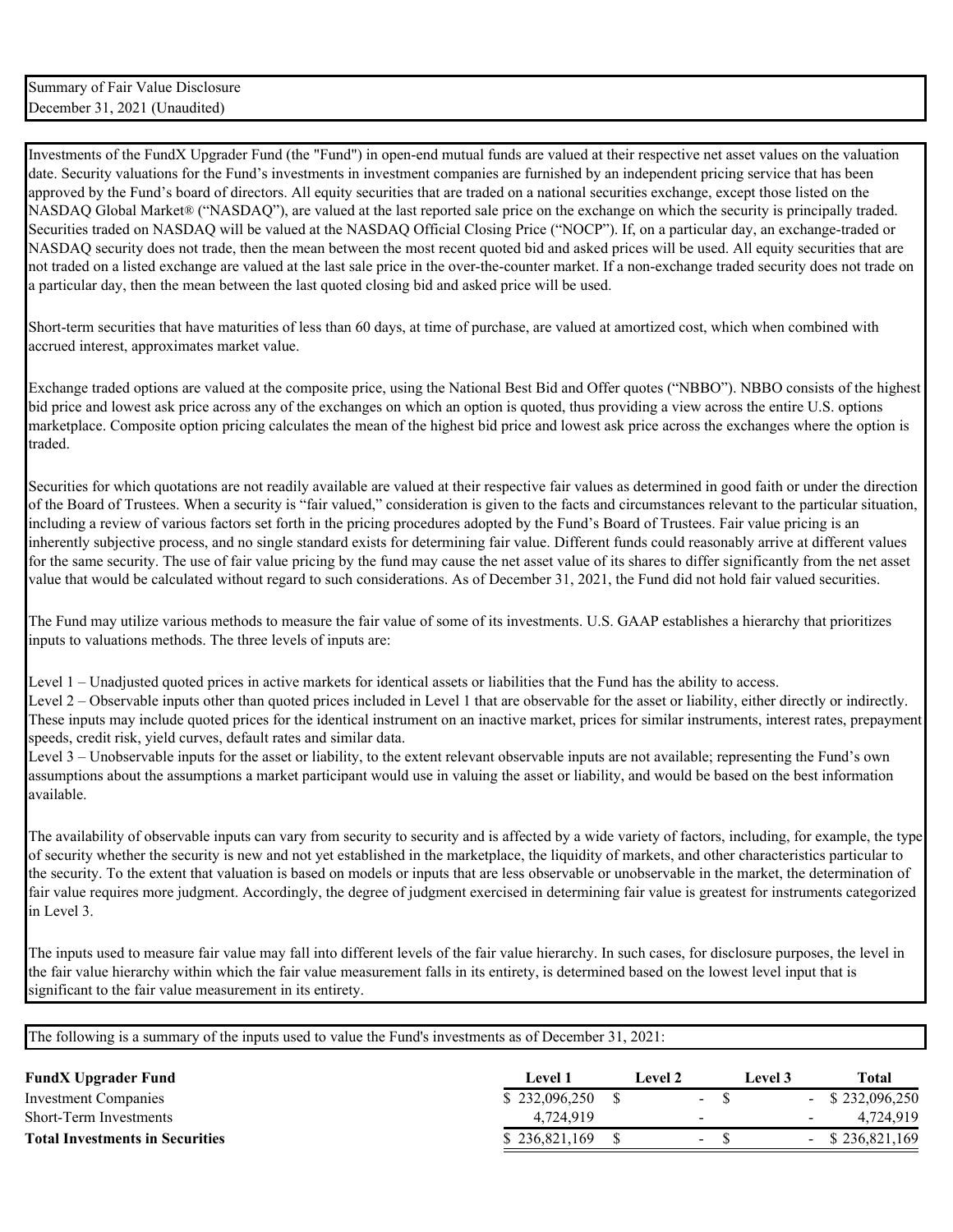| <b>Shares</b> |                                                                                      | Value                      |
|---------------|--------------------------------------------------------------------------------------|----------------------------|
|               | <b>Investment Companies: 99.0%</b>                                                   |                            |
|               | <b>Aggressive Funds:</b>                                                             |                            |
| 20,170        | American Century Ultra Fund - Class I                                                | <sup>\$</sup><br>1,855,424 |
| 28,162        | Fidelity Advisor Series I - Fidelity Advisor Value Strategies                        | 1,459,081                  |
| 95,559        | Fidelity OTC Portfolio                                                               | 1,872,962                  |
| 8,100         | Invesco QQQ Trust Series 1                                                           | 3,222,585                  |
| 54,500        | Invesco S&P 500 Quality ETF                                                          | 2,899,945                  |
| 3,300         | iShares Russell 2000 Value ETF                                                       | 547,965                    |
| 22,900        | iShares S&P Small-Cap 600 Value ETF                                                  | 2,392,821                  |
| 41,542        | Oakmark Select Fund - Advisor Class                                                  | 2,663,676                  |
| 43,910        | TCW Select Equities Fund - Class I                                                   | 1,734,897                  |
| 8,700         | Vanguard Small-Cap Value ETF                                                         | 1,555,995                  |
|               | <b>Total Aggressive Funds 54.6%</b>                                                  | 20,205,351                 |
|               | <b>Sector Funds:</b>                                                                 |                            |
| 55,947        | Fidelity Select Semiconductors Portfolio                                             | 1,333,775                  |
| 20,000        | iShares Cohen & Steers REIT ETF                                                      | 1,521,600                  |
| 45,000        | SPDR S&P Regional Banking ETF                                                        | 3,188,250                  |
| 18,900        | SPDR S&P Retail ETF                                                                  | 1,706,481                  |
| 13,000        | Technology Select Sector SPDR Fund                                                   | 2,260,310                  |
| 14,300        | VanEck Vectors Semiconductor ETF                                                     | 4,415,697                  |
| 25,500        | Vanguard Energy ETF                                                                  | 1,979,055                  |
|               | <b>Total Sector Funds 44.4%</b>                                                      | 16,405,168                 |
|               | <b>Total Investment Companies</b>                                                    |                            |
|               | (Cost \$33,668,367)                                                                  | 36,610,519                 |
|               | <b>Short-Term Investments: 0.6%</b>                                                  |                            |
| 229,927       | Fidelity Investments Money Market Government Portfolio - Institutional Class, 0.01%# | 229,927                    |
|               | <b>Total Short-Term Investments</b>                                                  |                            |
|               | (Cost \$229,927)                                                                     | 229,927                    |
|               | <b>Total Investments: 99.6%</b>                                                      |                            |
|               | (Cost \$33,898,294)                                                                  | 36,840,446                 |
|               | Other Assets in Excess of Liabilities: 0.4%                                          | 148,899                    |
|               | <b>Net Assets: 100.0%</b>                                                            | 36,989,345                 |
|               |                                                                                      |                            |

#Annualized seven-day yield as of December 31, 2021.

| Summary<br>'Jisclosure<br>Value<br>of Fair |  |
|--------------------------------------------|--|
| December 31<br>202<br>Unaudited            |  |

Investments of the FundX Aggressive Upgrader Fund (the "Fund") in open-end mutual funds are valued at their respective net asset values on the valuation date. Security valuations for the Fund's investments in investment companies are furnished by an independent pricing service that has been approved by the Fund's board of directors. All equity securities that are traded on a national securities exchange, except those listed on the NASDAQ Global Market® ("NASDAQ"), are valued at the last reported sale price on the exchange on which the security is principally traded. Securities traded on NASDAQ will be valued at the NASDAQ Official Closing Price ("NOCP"). If, on a particular day, an exchange-traded or NASDAQ security does not trade, then the mean between the most recent quoted bid and asked prices will be used. All equity securities that are not traded on a listed exchange are valued at the last sale price in the over-the-counter market. If a non-exchange traded security does not trade on a particular day, then the mean between the last quoted closing bid and asked price will be used.

Short-term securities that have maturities of less than 60 days, at time of purchase, are valued at amortized cost, which when combined with accrued interest, approximates market value.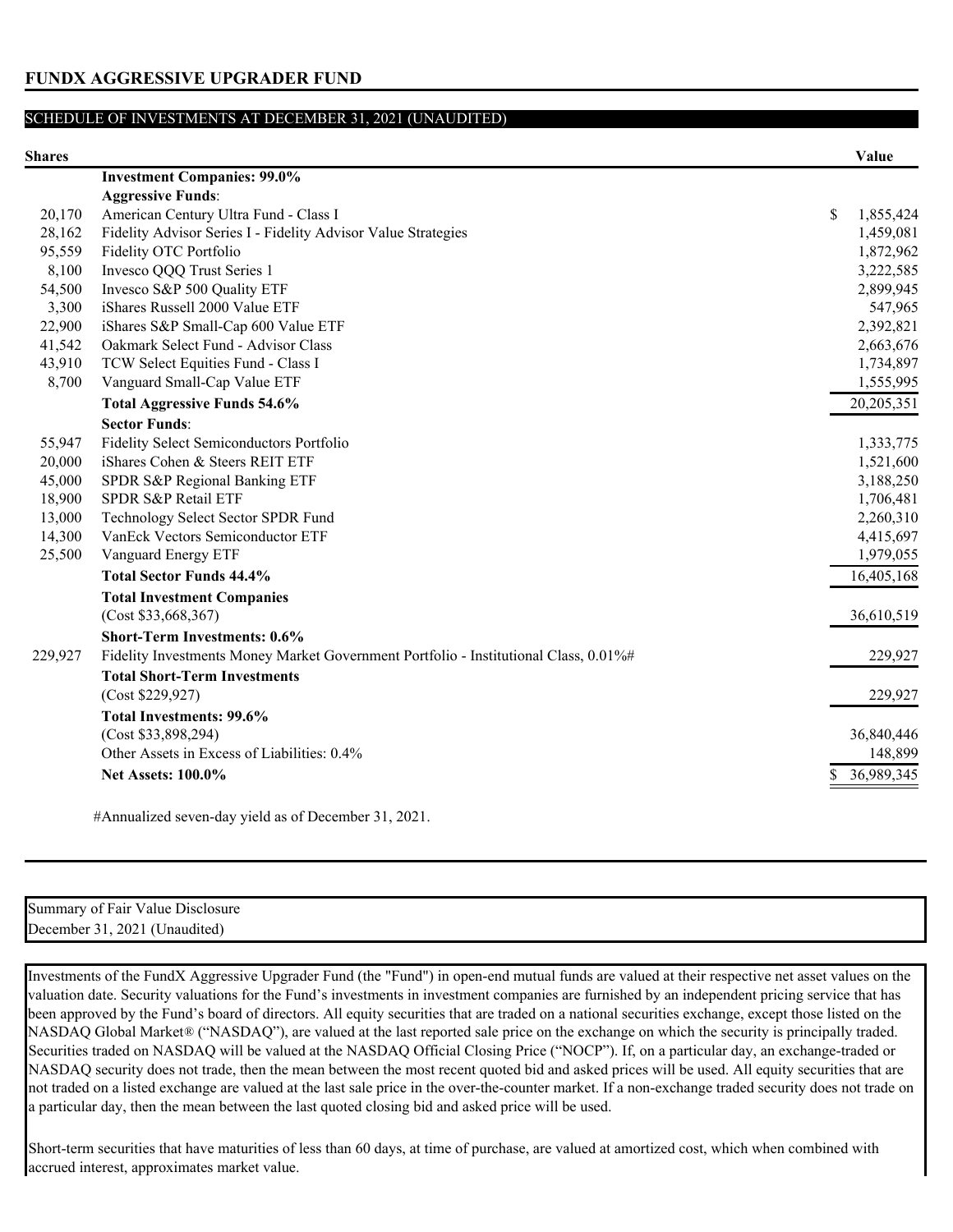Investments of the FundX Aggressive Upgrader Fund (the "Fund") in open-end mutual funds are valued at their respective net asset values on the valuation date. Security valuations for the Fund's investments in investment companies are furnished by an independent pricing service that has been approved by the Fund's board of directors. All equity securities that are traded on a national securities exchange, except those listed on the NASDAQ Global Market® ("NASDAQ"), are valued at the last reported sale price on the exchange on which the security is principally traded. Securities traded on NASDAQ will be valued at the NASDAQ Official Closing Price ("NOCP"). If, on a particular day, an exchange-traded or NASDAQ security does not trade, then the mean between the most recent quoted bid and asked prices will be used. All equity securities that are not traded on a listed exchange are valued at the last sale price in the over-the-counter market. If a non-exchange traded security does not trade on a particular day, then the mean between the last quoted closing bid and asked price will be used.

Short-term securities that have maturities of less than 60 days, at time of purchase, are valued at amortized cost, which when combined with accrued interest, approximates market value.

Exchange traded options are valued at the composite price, using the National Best Bid and Offer quotes ("NBBO"). NBBO consists of the highest bid price and lowest ask price across any of the exchanges on which an option is quoted, thus providing a view across the entire U.S. options marketplace. Composite option pricing calculates the mean of the highest bid price and lowest ask price across the exchanges where the option is traded.

Securities for which quotations are not readily available are valued at their respective fair values as determined in good faith or under the direction of the Board of Trustees. When a security is "fair valued," consideration is given to the facts and circumstances relevant to the particular situation, including a review of various factors set forth in the pricing procedures adopted by the Fund's Board of Trustees. Fair value pricing is an inherently subjective process, and no single standard exists for determining fair value. Different funds could reasonably arrive at different values for the same security. The use of fair value pricing by the fund may cause the net asset value of its shares to differ significantly from the net asset value that would be calculated without regard to such considerations. As of December 31, 2021, the Fund did not hold fair valued securities.

The Fund may utilize various methods to measure the fair value of some of its investments. U.S. GAAP establishes a hierarchy that prioritizes inputs to valuations methods. The three levels of inputs are:

Level 1 – Unadjusted quoted prices in active markets for identical assets or liabilities that the Fund has the ability to access. Level 2 – Observable inputs other than quoted prices included in Level 1 that are observable for the asset or liability, either directly or indirectly. These inputs may include quoted prices for the identical instrument on an inactive market, prices for similar instruments, interest rates, prepayment speeds, credit risk, yield curves, default rates and similar data.

Level 3 – Unobservable inputs for the asset or liability, to the extent relevant observable inputs are not available; representing the Fund's own assumptions about the assumptions a market participant would use in valuing the asset or liability, and would be based on the best information available.

The availability of observable inputs can vary from security to security and is affected by a wide variety of factors, including, for example, the type of security whether the security is new and not yet established in the marketplace, the liquidity of markets, and other characteristics particular to the security. To the extent that valuation is based on models or inputs that are less observable or unobservable in the market, the determination of fair value requires more judgment. Accordingly, the degree of judgment exercised in determining fair value is greatest for instruments categorized in Level 3.

The inputs used to measure fair value may fall into different levels of the fair value hierarchy. In such cases, for disclosure purposes, the level in the fair value hierarchy within which the fair value measurement falls in its entirety, is determined based on the lowest level input that is significant to the fair value measurement in its entirety.

| <b>FundX Aggressive Upgrader Fund</b>  | <b>Level</b> 1 | Level 2 |                              | Level 3 |        | Total             |
|----------------------------------------|----------------|---------|------------------------------|---------|--------|-------------------|
| Investment Companies                   | 36,610,519     |         | $\qquad \qquad \blacksquare$ |         |        | $-$ \$ 36,610,519 |
| <b>Short-Term Investments</b>          | 229,927        |         |                              |         | -      | 229,927           |
| <b>Total Investments in Securities</b> | 36,840,446     |         | $\sim$                       |         | $\sim$ | 36,840,446        |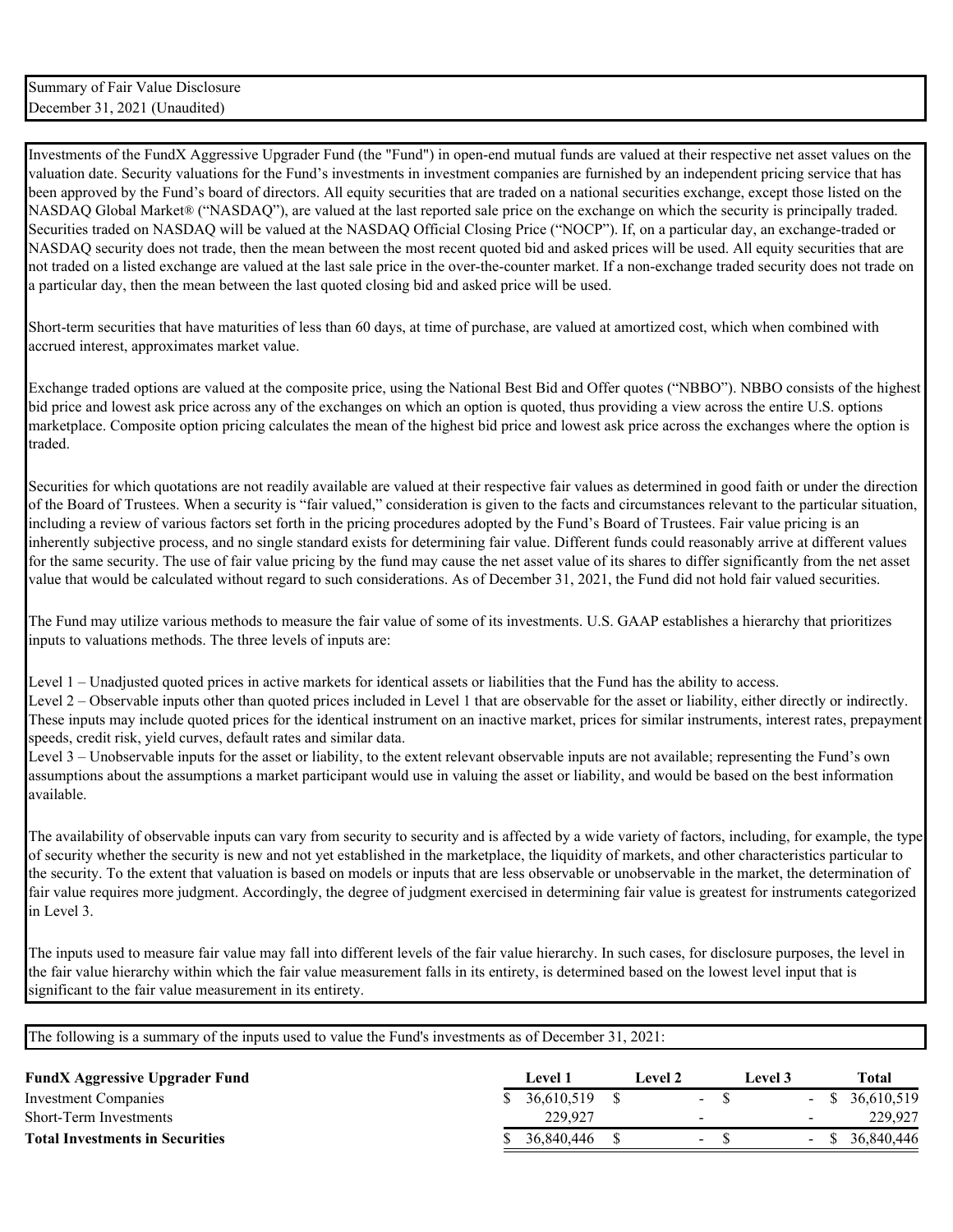| яr<br>ш |  |
|---------|--|
|---------|--|

| Shares    |                                                                                      | Value                  |
|-----------|--------------------------------------------------------------------------------------|------------------------|
|           | <b>Investment Companies: 99.1%</b>                                                   |                        |
|           | <b>Bond Funds:</b>                                                                   |                        |
| 124,827   | Delaware Ivy High Income Fund - Class I                                              | \$<br>877,531          |
| 79,929    | Fidelity Advisor High Income Advantage Fund - Class I                                | 947,158                |
| 164,991   | Fidelity Capital & Income Fund                                                       | 1,849,553              |
| 68,841    | Loomis Sayles Bond Fund - Institutional Class                                        | 937,609                |
| 153,011   | Metropolitan West High Yield Bond Fund - Class I                                     | 1,629,566              |
| 157,544   | Osterweis Strategic Income Fund                                                      | 1,811,752              |
| 74,349    | Pioneer Strategic Income Fund - Class Y                                              | 800,000                |
| 15,000    | SPDR Bloomberg Barclays High Yield Bond ETF                                          | 1,628,550              |
| 146,121   | Thompson Bond Fund                                                                   | 1,595,638              |
|           | <b>Total Bond Funds 13.4%</b>                                                        | 12,077,357             |
|           | <b>Core Funds:</b>                                                                   |                        |
| 9,877     | Ariel Fund - Institutional Class                                                     | 825,656                |
| 10,433    | Fidelity Advisor Growth Opportunities Fund - Class I                                 | 1,652,857              |
| 22,000    | First Trust Rising Dividend Achievers ETF                                            | 1,139,380              |
| 18,500    | Invesco BuyBack Achievers ETF                                                        | 1,784,715              |
| 9,300     | Invesco S&P 500 Pure Growth ETF                                                      | 1,960,626              |
| 26,600    | Invesco S&P 500 Pure Value ETF                                                       | 2,150,078              |
| 33,500    | iShares MSCI KLD 400 Social ETF                                                      | 3,112,820              |
| 18,800    | iShares MSCI USA Quality Factor ETF                                                  |                        |
| 14,400    | iShares S&P 100 ETF                                                                  | 2,736,528              |
| 27,000    | iShares S&P Mid-Cap 400 Value ETF                                                    | 3,155,472<br>2,988,360 |
| 25,202    | Oakmark Fund - Advisor Class                                                         |                        |
| 53,204    |                                                                                      | 3,002,068<br>2,509,079 |
|           | Transamerica Capital Growth - Class I<br><b>Total Core Funds 29.9%</b>               | 27,017,639             |
|           |                                                                                      |                        |
|           | <b>Total Return Funds:</b>                                                           |                        |
| 199,937   | Fidelity Advisory Balanced Fund - Class I                                            | 5,860,143              |
| 207,693   | Fidelity Asset Manager 70% Fund                                                      | 6,000,246              |
| 184,438   | Fidelity Puritan Fund                                                                | 5,016,723              |
| 524,581   | Fidelity Real Estate Income Fund                                                     | 7,239,212              |
| 146,183   | FPA Crescent Fund - Investor Class                                                   | 5,410,233              |
| 126,389   | Oakmark Equity and Income Fund - Advisor Class                                       | 4,327,565              |
| 39,345    | Permanent Portfolio - Class I                                                        | 1,962,926              |
| 293,826   | PIMCO TRENDS Managed Futures Strategy Fund - Institutional Class                     | 3,387,809              |
| 125,702   | T. Rowe Price Capital Appreciation Fund - Class I                                    | 4,649,710              |
| 440,487   | Vanguard Market Neutral Fund - Investor Class^                                       | 4,845,361              |
| 24,332    | Vanguard Wellesley Income Fund - Admiral Class                                       | 1,706,391              |
|           | <b>Total Total Return Funds 55.8%</b>                                                | 50,406,319             |
|           | <b>Total Investment Companies</b>                                                    |                        |
|           | (Cost \$84,545,757)                                                                  | 89,501,315             |
|           | <b>Short-Term Investments: 1.3%</b>                                                  |                        |
| 1,171,912 | Fidelity Investments Money Market Government Portfolio - Institutional Class, 0.01%# | 1,171,912              |
|           | <b>Total Short-Term Investments</b>                                                  |                        |
|           | (Cost \$1,171,912)                                                                   | 1,171,912              |
|           | Total Investments: 100.4%                                                            |                        |
|           | (Cost \$85,717,669)                                                                  | 90,673,227             |
|           | Liabilities in Excess of Other Assets: (0.4)%                                        | (367, 537)             |
|           | <b>Net Assets: 100.0%</b>                                                            | 90,305,690<br>S        |
|           |                                                                                      |                        |

^ A portion of the securities held by the Fund are considered to be illiquid. The fair value total of the portion of all such illiquid securities is \$1,565,941 (representing 1.7% of net assets).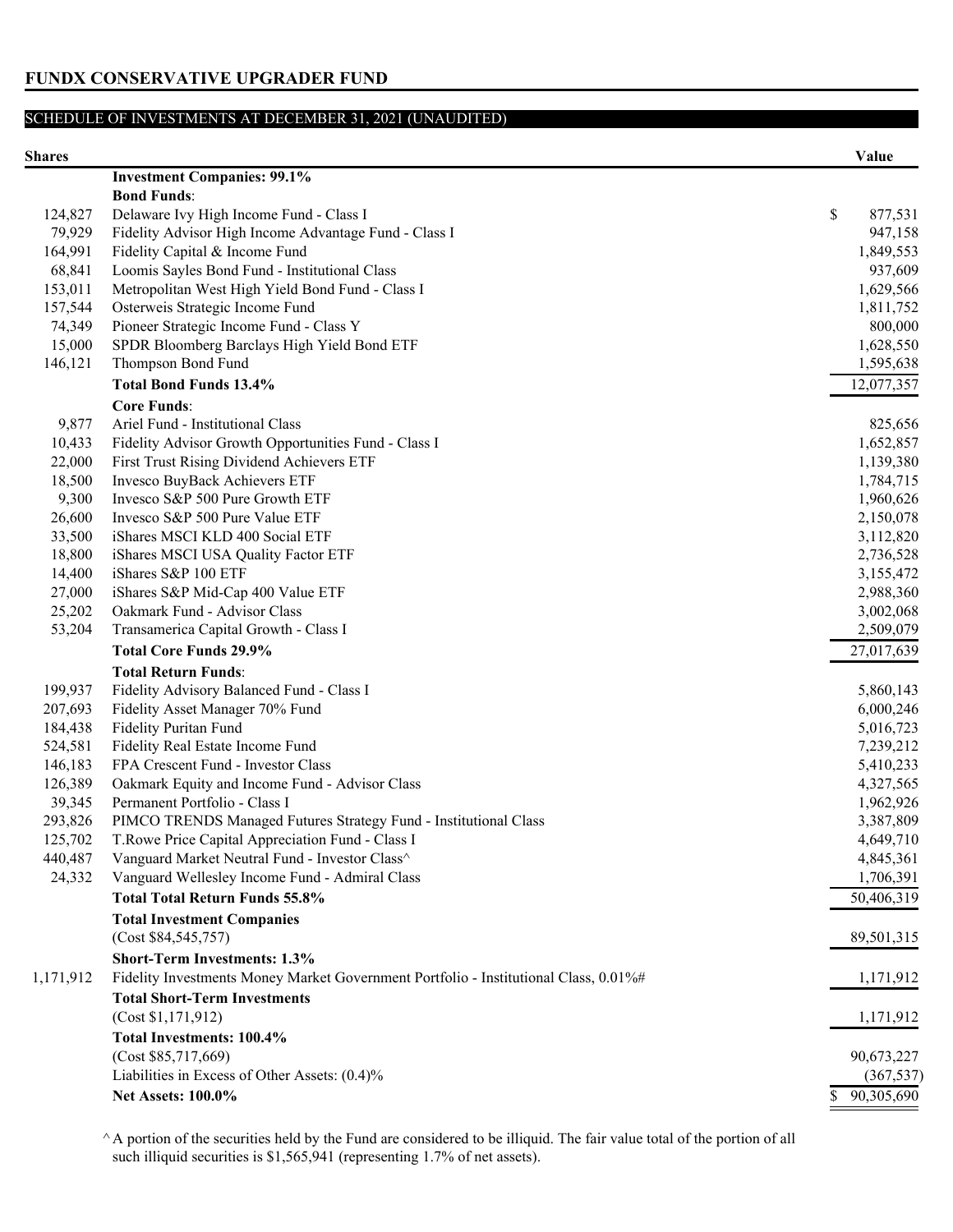| Summary of Fair Value Disclosure |  |
|----------------------------------|--|
| December 31, 2021 (Unaudited)    |  |

Investments of the FundX Conservative Fund (the "Fund") in open-end mutual funds are valued at their respective net asset values on the valuation date. Security valuations for the Fund's investments in investment companies are furnished by an independent pricing service that has been approved by the Fund's board of directors. All equity securities that are traded on a national securities exchange, except those listed on the NASDAQ Global Market® ("NASDAQ"), are valued at the last reported sale price on the exchange on which the security is principally traded. Securities traded on NASDAQ will be valued at the NASDAQ Official Closing Price ("NOCP"). If, on a particular day, an exchange-traded or NASDAQ security does not trade, then the mean between the most recent quoted bid and asked prices will be used. All equity securities that are not traded on a listed exchange are valued at the last sale price in the over-the-counter market. If a non-exchange traded security does not trade on a particular day, then the mean between the last quoted closing bid and asked price will be used.

Short-term securities that have maturities of less than 60 days, at time of purchase, are valued at amortized cost, which when combined with accrued interest, approximates market value.

Exchange traded options are valued at the composite price, using the National Best Bid and Offer quotes ("NBBO"). NBBO consists of the highest bid price and lowest ask price across any of the exchanges on which an option is quoted, thus providing a view across the entire U.S. options marketplace. Composite option pricing calculates the mean of the highest bid price and lowest ask price across the exchanges where the option is traded.

Securities for which quotations are not readily available are valued at their respective fair values as determined in good faith or under the direction of the Board of Trustees. When a security is "fair valued," consideration is given to the facts and circumstances relevant to the particular situation, including a review of various factors set forth in the pricing procedures adopted by the Fund's Board of Trustees. Fair value pricing is an inherently subjective process, and no single standard exists for determining fair value. Different funds could reasonably arrive at different values for the same security. The use of fair value pricing by the fund may cause the net asset value of its shares to differ significantly from the net asset value that would be calculated without regard to such considerations. As of December 31, 2021, the Fund did not hold fair valued securities.

The Fund may utilize various methods to measure the fair value of some of its investments. U.S. GAAP establishes a hierarchy that prioritizes inputs to valuations methods. The three levels of inputs are:

Level 1 – Unadjusted quoted prices in active markets for identical assets or liabilities that the Fund has the ability to access.

Level 2 – Observable inputs other than quoted prices included in Level 1 that are observable for the asset or liability, either directly or indirectly. These inputs may include quoted prices for the identical instrument on an inactive market, prices for similar instruments, interest rates, prepayment speeds, credit risk, yield curves, default rates and similar data.

Level 3 – Unobservable inputs for the asset or liability, to the extent relevant observable inputs are not available; representing the Fund's own assumptions about the assumptions a market participant would use in valuing the asset or liability, and would be based on the best information available.

The availability of observable inputs can vary from security to security and is affected by a wide variety of factors, including, for example, the type of security whether the security is new and not yet established in the marketplace, the liquidity of markets, and other characteristics particular to the security. To the extent that valuation is based on models or inputs that are less observable or unobservable in the market, the determination of fair value requires more judgment. Accordingly, the degree of judgment exercised in determining fair value is greatest for instruments categorized in Level 3.

The inputs used to measure fair value may fall into different levels of the fair value hierarchy. In such cases, for disclosure purposes, the level in the fair value hierarchy within which the fair value measurement falls in its entirety, is determined based on the lowest level input that is significant to the fair value measurement in its entirety.

| <b>FundX Conservative Upgrader Fund</b> | Level 1      | Level 2 | Level 3 |  | <b>Total</b>      |
|-----------------------------------------|--------------|---------|---------|--|-------------------|
| Investment Companies                    | \$89,501,315 |         |         |  | $-$ \$ 89,501,315 |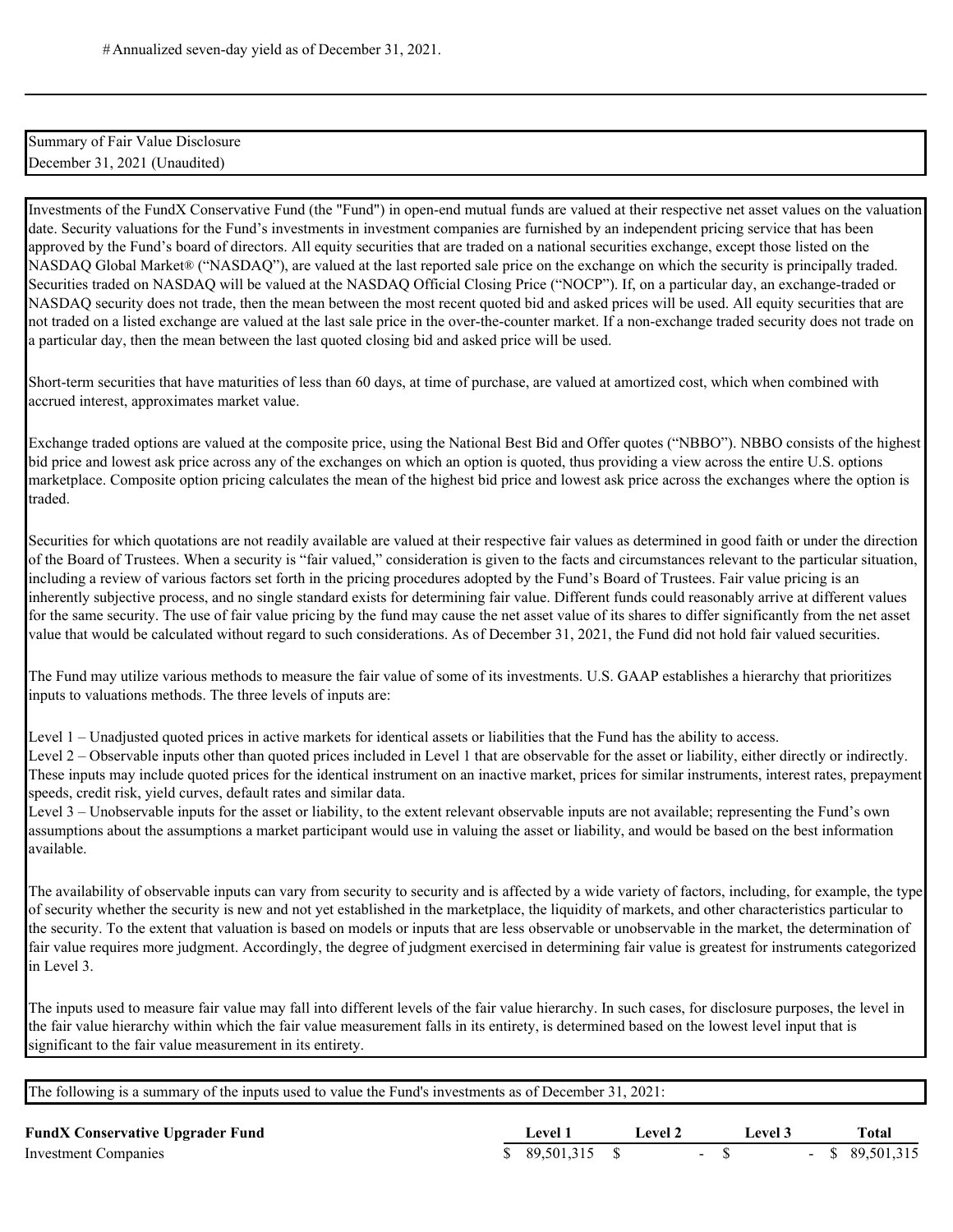Investments of the FundX Conservative Fund (the "Fund") in open-end mutual funds are valued at their respective net asset values on the valuation date. Security valuations for the Fund's investments in investment companies are furnished by an independent pricing service that has been approved by the Fund's board of directors. All equity securities that are traded on a national securities exchange, except those listed on the NASDAQ Global Market® ("NASDAQ"), are valued at the last reported sale price on the exchange on which the security is principally traded. Securities traded on NASDAQ will be valued at the NASDAQ Official Closing Price ("NOCP"). If, on a particular day, an exchange-traded or NASDAQ security does not trade, then the mean between the most recent quoted bid and asked prices will be used. All equity securities that are not traded on a listed exchange are valued at the last sale price in the over-the-counter market. If a non-exchange traded security does not trade on a particular day, then the mean between the last quoted closing bid and asked price will be used.

Short-term securities that have maturities of less than 60 days, at time of purchase, are valued at amortized cost, which when combined with accrued interest, approximates market value.

Exchange traded options are valued at the composite price, using the National Best Bid and Offer quotes ("NBBO"). NBBO consists of the highest bid price and lowest ask price across any of the exchanges on which an option is quoted, thus providing a view across the entire U.S. options marketplace. Composite option pricing calculates the mean of the highest bid price and lowest ask price across the exchanges where the option is traded.

Securities for which quotations are not readily available are valued at their respective fair values as determined in good faith or under the direction of the Board of Trustees. When a security is "fair valued," consideration is given to the facts and circumstances relevant to the particular situation, including a review of various factors set forth in the pricing procedures adopted by the Fund's Board of Trustees. Fair value pricing is an inherently subjective process, and no single standard exists for determining fair value. Different funds could reasonably arrive at different values for the same security. The use of fair value pricing by the fund may cause the net asset value of its shares to differ significantly from the net asset value that would be calculated without regard to such considerations. As of December 31, 2021, the Fund did not hold fair valued securities.

The Fund may utilize various methods to measure the fair value of some of its investments. U.S. GAAP establishes a hierarchy that prioritizes inputs to valuations methods. The three levels of inputs are:

Level 1 – Unadjusted quoted prices in active markets for identical assets or liabilities that the Fund has the ability to access. Level 2 – Observable inputs other than quoted prices included in Level 1 that are observable for the asset or liability, either directly or indirectly. These inputs may include quoted prices for the identical instrument on an inactive market, prices for similar instruments, interest rates, prepayment speeds, credit risk, yield curves, default rates and similar data.

Level 3 – Unobservable inputs for the asset or liability, to the extent relevant observable inputs are not available; representing the Fund's own assumptions about the assumptions a market participant would use in valuing the asset or liability, and would be based on the best information available.

The availability of observable inputs can vary from security to security and is affected by a wide variety of factors, including, for example, the type of security whether the security is new and not yet established in the marketplace, the liquidity of markets, and other characteristics particular to the security. To the extent that valuation is based on models or inputs that are less observable or unobservable in the market, the determination of fair value requires more judgment. Accordingly, the degree of judgment exercised in determining fair value is greatest for instruments categorized in Level 3.

The inputs used to measure fair value may fall into different levels of the fair value hierarchy. In such cases, for disclosure purposes, the level in the fair value hierarchy within which the fair value measurement falls in its entirety, is determined based on the lowest level input that is significant to the fair value measurement in its entirety.

| <b>Level</b> 1 |              | Level 2- | Level 3                                          | Total             |
|----------------|--------------|----------|--------------------------------------------------|-------------------|
|                |              |          |                                                  | $-$ \$ 89,501,315 |
| 1.171.912      |              |          |                                                  | 1.171.912         |
| 90.673.227     |              |          |                                                  | \$ 90.673,227     |
|                | \$89,501,315 |          | $\sim 100$<br>$\overline{\phantom{0}}$<br>$\sim$ | $\sim$<br>$\sim$  |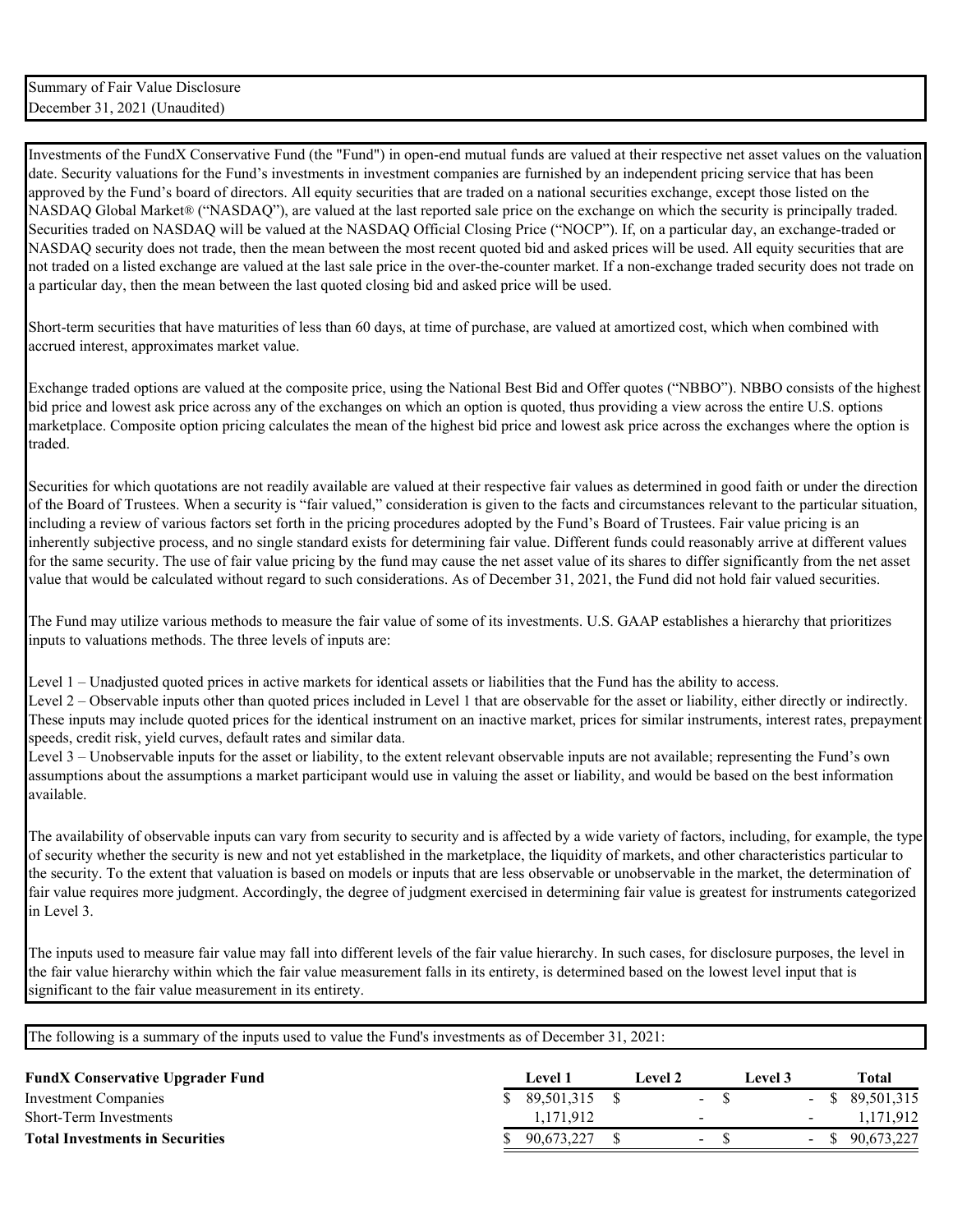| <b>Shares</b> |                                                                                      | Value           |
|---------------|--------------------------------------------------------------------------------------|-----------------|
|               | <b>Investment Companies: 99.1%</b>                                                   |                 |
|               | <b>High Yield Bond Funds:</b>                                                        |                 |
| 582,563       | Delaware Ivy High Income Fund - Class I                                              | \$<br>4,095,417 |
| 490,376       | Fidelity Advisor High Income Advantage Fund - Class I                                | 5,810,952       |
| 832,984       | Fidelity Capital & Income Fund                                                       | 9,337,745       |
| 729,182       | Metropolitan West High Yield Bond Fund - Class I                                     | 7,765,787       |
| 58,700        | SPDR Bloomberg High Yield Bond ETF                                                   | 6,373,059       |
|               | Total High Yield Bond Funds 37.0%                                                    | 33,382,960      |
|               | <b>Strategic Bond Funds:</b>                                                         |                 |
| 253,623       | Loomis Sayles Bond Fund - Institutional Class                                        | 3,454,348       |
| 786,257       | Osterweis Strategic Income Fund - Institutional Class                                | 9,041,951       |
| 743,494       | Pioneer Strategic Income Fund - Class Y                                              | 8,000,000       |
| 758,378       | Thompson Bond Fund                                                                   | 8,281,484       |
|               | <b>Total Strategic Bond Funds 31.9%</b>                                              | 28,777,783      |
|               | <b>Total Return Funds:</b>                                                           |                 |
| 676,797       | Fidelity Real Estate Income Fund                                                     | 9,339,796       |
| 190,844       | Permanent Portfolio - Class I                                                        | 9,521,190       |
| 119,343       | Vanguard Wellesley Income Fund - Admiral Class                                       | 8,369,490       |
|               | <b>Total Total Return Funds 30.2%</b>                                                | 27,230,476      |
|               | <b>Total Investment Companies</b>                                                    |                 |
|               | (Cost \$84,458,278)                                                                  | 89,391,219      |
|               | <b>Short-Term Investments: 0.9%</b>                                                  |                 |
| 826,242       | Fidelity Investments Money Market Government Portfolio - Institutional Class, 0.01%# | 826,242         |
|               | <b>Total Short-Term Investments</b>                                                  |                 |
|               | (Cost \$826,242)                                                                     | 826,242         |
|               | <b>Total Investments: 100.0%</b>                                                     |                 |
|               | (Cost \$85,284,520)                                                                  | 90,217,461      |
|               | Liabilities in Excess of Other Assets: 0.0%^                                         | (12,204)        |
|               | <b>Net Assets: 100.0%</b>                                                            | 90,205,257      |
|               | $#A$ unualized cover dovisial as of December 21, 2021                                |                 |

#Annualized seven-day yield as of December 31, 2021.  $\land$  Represents less than 0.05% of net assets.

| $\sim$ $\cdot$<br>Summary of Fair Value<br>Disclosure |  |
|-------------------------------------------------------|--|
| (Unaudited)<br>December 31<br>2021                    |  |

Investments of the FundX Flexible Income Fund (the "Fund") in open-end mutual funds are valued at their respective net asset values on the valuation date. Security valuations for the Fund's investments in investment companies are furnished by an independent pricing service that has been approved by the Fund's board of directors. All equity securities that are traded on a national securities exchange, except those listed on the NASDAQ Global Market® ("NASDAQ"), are valued at the last reported sale price on the exchange on which the security is principally traded. Securities traded on NASDAQ will be valued at the NASDAQ Official Closing Price ("NOCP"). If, on a particular day, an exchange-traded or NASDAQ security does not trade, then the mean between the most recent quoted bid and asked prices will be used. All equity securities that are not traded on a listed exchange are valued at the last sale price in the over-the-counter market. If a non-exchange traded security does not trade on a particular day, then the mean between the last quoted closing bid and asked price will be used.

Short-term securities that have maturities of less than 60 days, at time of purchase, are valued at amortized cost, which when combined with accrued interest, approximates market value.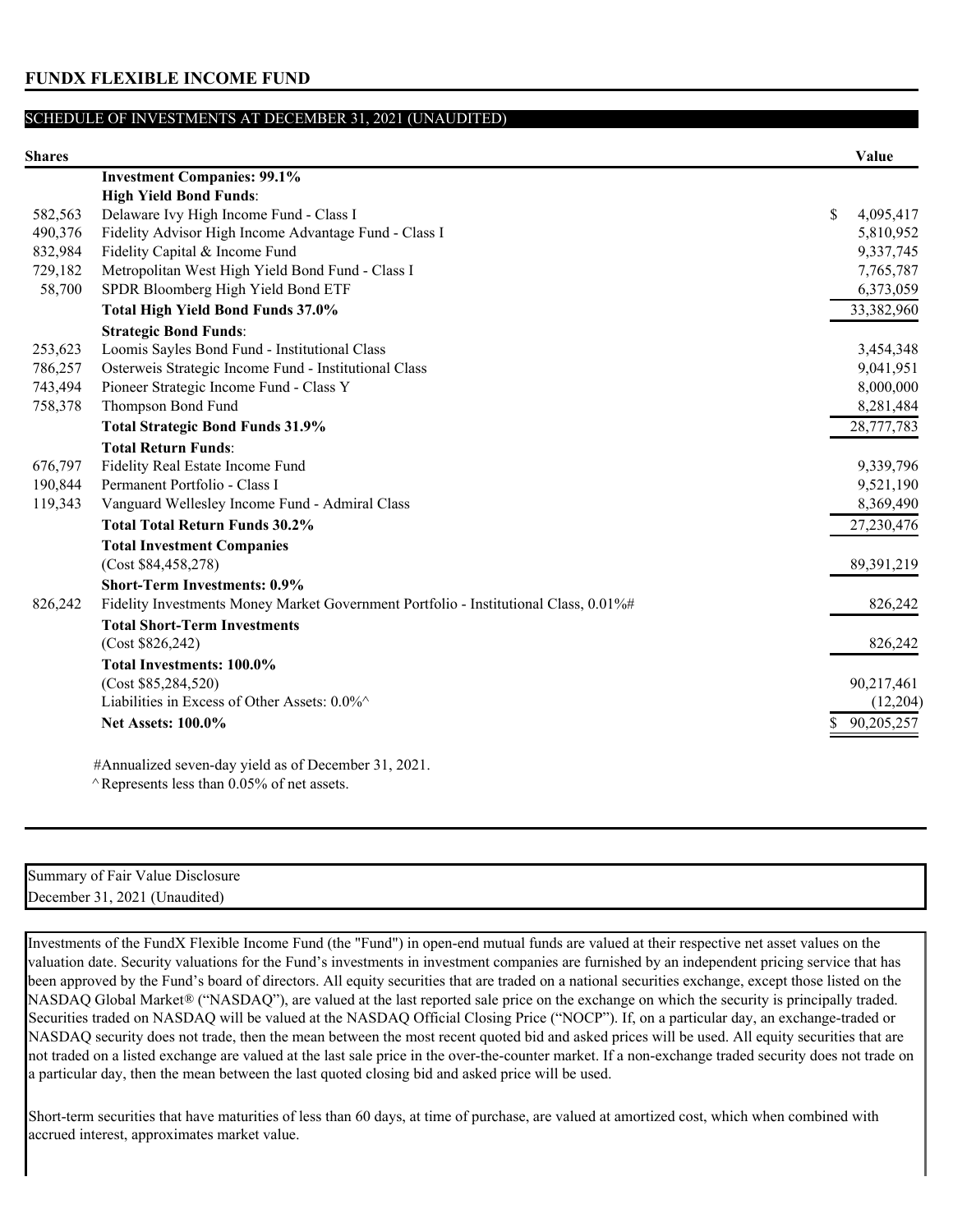Investments of the FundX Flexible Income Fund (the "Fund") in open-end mutual funds are valued at their respective net asset values on the valuation date. Security valuations for the Fund's investments in investment companies are furnished by an independent pricing service that has been approved by the Fund's board of directors. All equity securities that are traded on a national securities exchange, except those listed on the NASDAQ Global Market® ("NASDAQ"), are valued at the last reported sale price on the exchange on which the security is principally traded. Securities traded on NASDAQ will be valued at the NASDAQ Official Closing Price ("NOCP"). If, on a particular day, an exchange-traded or NASDAQ security does not trade, then the mean between the most recent quoted bid and asked prices will be used. All equity securities that are not traded on a listed exchange are valued at the last sale price in the over-the-counter market. If a non-exchange traded security does not trade on a particular day, then the mean between the last quoted closing bid and asked price will be used.

Short-term securities that have maturities of less than 60 days, at time of purchase, are valued at amortized cost, which when combined with accrued interest, approximates market value.

Exchange traded options are valued at the composite price, using the National Best Bid and Offer quotes ("NBBO"). NBBO consists of the highest bid price and lowest ask price across any of the exchanges on which an option is quoted, thus providing a view across the entire U.S. options marketplace. Composite option pricing calculates the mean of the highest bid price and lowest ask price across the exchanges where the option is traded.

Securities for which quotations are not readily available are valued at their respective fair values as determined in good faith or under the direction of the Board of Trustees. When a security is "fair valued," consideration is given to the facts and circumstances relevant to the particular situation, including a review of various factors set forth in the pricing procedures adopted by the Fund's Board of Trustees. Fair value pricing is an inherently subjective process, and no single standard exists for determining fair value. Different funds could reasonably arrive at different values for the same security. The use of fair value pricing by the fund may cause the net asset value of its shares to differ significantly from the net asset value that would be calculated without regard to such considerations. As of December 31, 2021, the Fund did not hold fair valued securities.

The Fund may utilize various methods to measure the fair value of some of its investments. U.S. GAAP establishes a hierarchy that prioritizes inputs to valuations methods. The three levels of inputs are:

Level 1 – Unadjusted quoted prices in active markets for identical assets or liabilities that the Fund has the ability to access. Level 2 – Observable inputs other than quoted prices included in Level 1 that are observable for the asset or liability, either directly or indirectly. These inputs may include quoted prices for the identical instrument on an inactive market, prices for similar instruments, interest rates, prepayment speeds, credit risk, yield curves, default rates and similar data.

Level 3 – Unobservable inputs for the asset or liability, to the extent relevant observable inputs are not available; representing the Fund's own assumptions about the assumptions a market participant would use in valuing the asset or liability, and would be based on the best information available.

The availability of observable inputs can vary from security to security and is affected by a wide variety of factors, including, for example, the type of security whether the security is new and not yet established in the marketplace, the liquidity of markets, and other characteristics particular to the security. To the extent that valuation is based on models or inputs that are less observable or unobservable in the market, the determination of fair value requires more judgment. Accordingly, the degree of judgment exercised in determining fair value is greatest for instruments categorized in Level 3.

The inputs used to measure fair value may fall into different levels of the fair value hierarchy. In such cases, for disclosure purposes, the level in the fair value hierarchy within which the fair value measurement falls in its entirety, is determined based on the lowest level input that is significant to the fair value measurement in its entirety.

| <b>FundX Flexible Income Fund</b>      |  | Level 1    | Level 2 | Level 3 | <b>Total</b>      |
|----------------------------------------|--|------------|---------|---------|-------------------|
| Investment Companies                   |  | 89.391.219 | $\sim$  |         | $-$ \$ 89,391,219 |
| Short-Term Investments                 |  | 826,242    | $\sim$  | $\sim$  | 826,242           |
| <b>Total Investments in Securities</b> |  | 90,217,461 | $\sim$  |         | $-$ \$ 90,217,461 |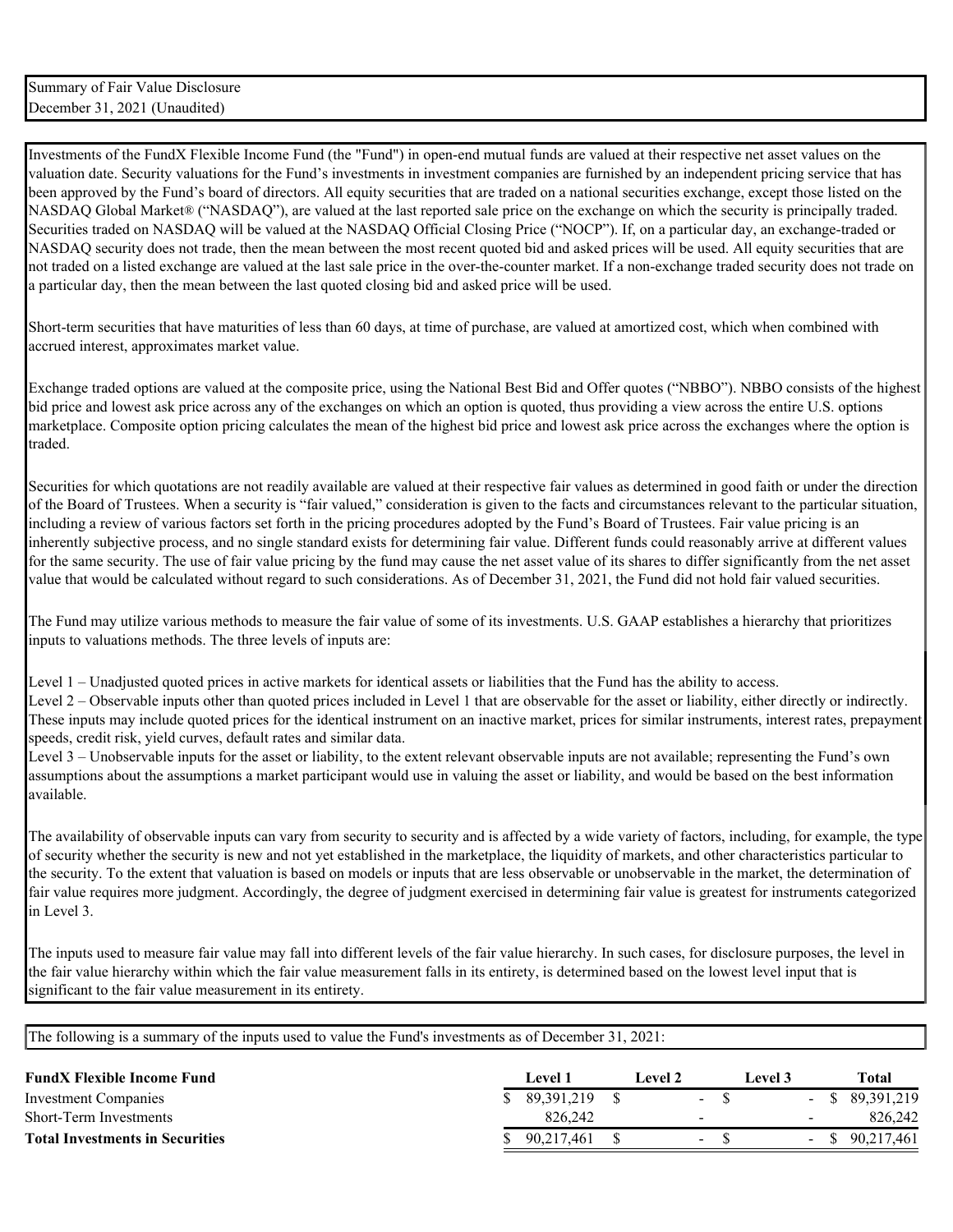**FUNDX SUSTAINABLE IMPACT FUND**

### SCHEDULE OF INVESTMENTS AT DECEMBER 31, 2021 (UNAUDITED)

| <b>Shares</b> |                                                                                      | Value         |
|---------------|--------------------------------------------------------------------------------------|---------------|
|               | <b>Investment Companies: 98.8%</b>                                                   |               |
|               | <b>Aggressive Funds:</b>                                                             |               |
| 47,087        | Eventide Dividend Opportunities Fund - Class I                                       | \$<br>832,960 |
| 53,272        | Pax Small Cap Fund - Institutional Class                                             | 1,011,644     |
|               | <b>Total Aggressive Funds 6.9%</b>                                                   | 1,844,604     |
|               | <b>Core Funds:</b>                                                                   |               |
| 27,320        | Ariel Fund - Institutional Class                                                     | 2,283,677     |
| 70,878        | Fidelity Select Environment & Alternative Energy Portfolio                           | 2,528,937     |
| 86,197        | Fidelity US Sustainability Index Fund                                                | 1,827,373     |
| 13,000        | Invesco BuyBack Achievers ETF                                                        | 1,254,124     |
| 29,200        | Invesco S&P 500 Pure Value ETF                                                       | 2,360,236     |
| 36,400        | iShares ESG MSCI USA Leaders ETF                                                     | 3,069,613     |
| 29,000        | iShares MSCI KLD 400 Social ETF                                                      | 2,694,680     |
| 28,800        | iShares MSCI USA ESG Select ETF                                                      | 3,060,000     |
| 43,828        | Parnassus Endeavor Fund - Institutional Class                                        | 2,371,103     |
| 50,000        | Xtrackers MSCI USA ESG Leaders Equity ETF                                            | 2,219,000     |
|               | <b>Total Core Funds 88.8%</b>                                                        | 23,668,743    |
|               | <b>Sector Funds:</b>                                                                 |               |
| 4,600         | First Trust NASDAQ Clean Edge Smart Grid Infrastructure Index Fund                   | 473,018       |
| 5,700         | <b>Invesco Water Resources ETF</b>                                                   | 346,788       |
|               | <b>Total Sector Funds 3.1%</b>                                                       | 819,806       |
|               | <b>Total Investment Companies</b>                                                    |               |
|               | (Cost \$25,005,744)                                                                  | 26, 333, 153  |
|               | <b>Short-Term Investments: 1.4%</b>                                                  |               |
| 381,326       | Fidelity Investments Money Market Government Portfolio - Institutional Class, 0.01%# | 381,326       |
|               | <b>Total Short-Term Investments</b>                                                  |               |
|               | (Cost \$381,326)                                                                     | 381,326       |
|               | <b>Total Investments: 100.2%</b>                                                     |               |
|               | (Cost \$25,387,070)                                                                  | 26,714,479    |
|               | Liabilities in Excess of Other Assets: (0.2)%                                        | (44,250)      |
|               |                                                                                      | 26,670,229    |
|               | <b>Net Assets: 100.0%</b>                                                            |               |

#Annualized seven-day yield as of December 31, 2021.

| Disclosure<br>Summary of Fair Value    |
|----------------------------------------|
| (Unaudited)<br>2021<br>December.<br>31 |

Investments of the FundX Sustainable Impact Fund (the "Fund) in open-end mutual funds are valued at their respective net asset values on the valuation date. Security valuations for the Fund's investments in investment companies are furnished by an independent pricing service that has been approved by the Fund's board of directors. All equity securities that are traded on a national securities exchange, except those listed on the NASDAQ Global Market® ("NASDAQ"), are valued at the last reported sale price on the exchange on which the security is principally traded. Securities traded on NASDAQ will be valued at the NASDAQ Official Closing Price ("NOCP"). If, on a particular day, an exchange-traded or NASDAQ security does not trade, then the mean between the most recent quoted bid and asked prices will be used. All equity securities that are not traded on a listed exchange are valued at the last sale price in the over-the-counter market. If a non-exchange traded security does not trade on a particular day, then the mean between the last quoted closing bid and asked price will be used.

Short-term securities that have maturities of less than 60 days, at time of purchase, are valued at amortized cost, which when combined with accrued interest, approximates market value.